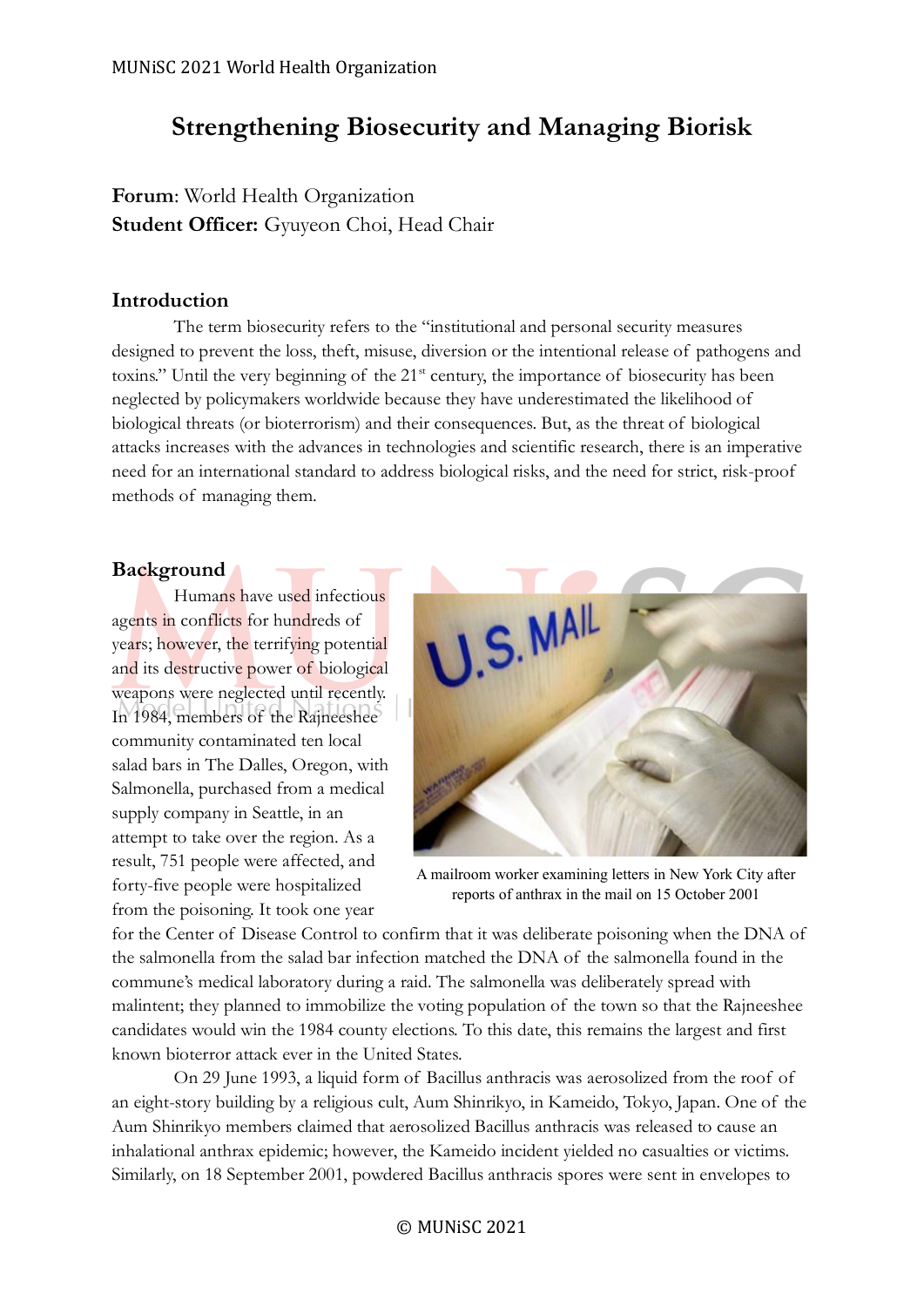#### MUNiSC 2021 World Health Organization

U.S. Senators and media organizations via the U. S. mail. The powder form allowed anthrax to float in the air, hence made it easier to be inhaled. The powder also polluted the postal offices and the buildings, where they were processed and opened, putting more people at risk of exposure to anthrax. It is known that twenty-two people contracted anthrax, of which five people died and seventeen people were sickened. The exact reason behind this bioterror attack still lies unclear; however, the anthrax incident of 2001 triggered the improvement of national biosafety policies in the United States. The U.S. National Institutes of Health and the Centers for Disease Control and Prevention said that this event has "reshaped and changed, forever, the way we [United States] manage and conduct work in biological and clinical laboratories." Other countries, upon witnessing such an unprecedented threat, expressed the same concerns and came to focus on the need to fortify biosecurity.

## **Problems Raised**

#### *One World, One Health*

Even if More Economically Developed Countries such as Japan, the United States, and South Korea have well-established regulations and guidelines regarding the handling of biological agents, the world will not be able to guarantee complete safety if some countries or regions are highly vulnerable in terms of biosecurity. Not all laboratories around the world are well-equipped to protect themselves securely and leakage of a biological agent on a smaller scale, within a town or city, could put the global community under threat at large.

## **International Actions**

**ISO 35001** United Nations | International Schools Consortium ISO 35001 is "the international standard for any organization that tests, stores, transports, works with or disposes of hazardous biological materials." The standard was developed by the ISO technical committee for a clinical laboratory test and in vitro diagnostic test systems. ISO 35001 was first published in November 2019, enabling control, identification, evaluation, and tracking risks related to biological agents. Like all other



international standards, ISO 35001 compiled the consensus and contributions of specialists in the field worldwide. The standard ensures that everyone, particularly those countries that lack clear regulations and guidelines regarding biorisk and biosecurity, to be safe by suggesting s framework for effective program management in biological laboratories. The implementation of ISO 35001 is expected to "help organizations prepare for all future risks, from simple laboratoryacquired infections to future pandemics."

## **Possible Solutions**

*Strengthening Personnel Reliability*

From diagnosing diseases to pharmaceutical and scientific research purposes, various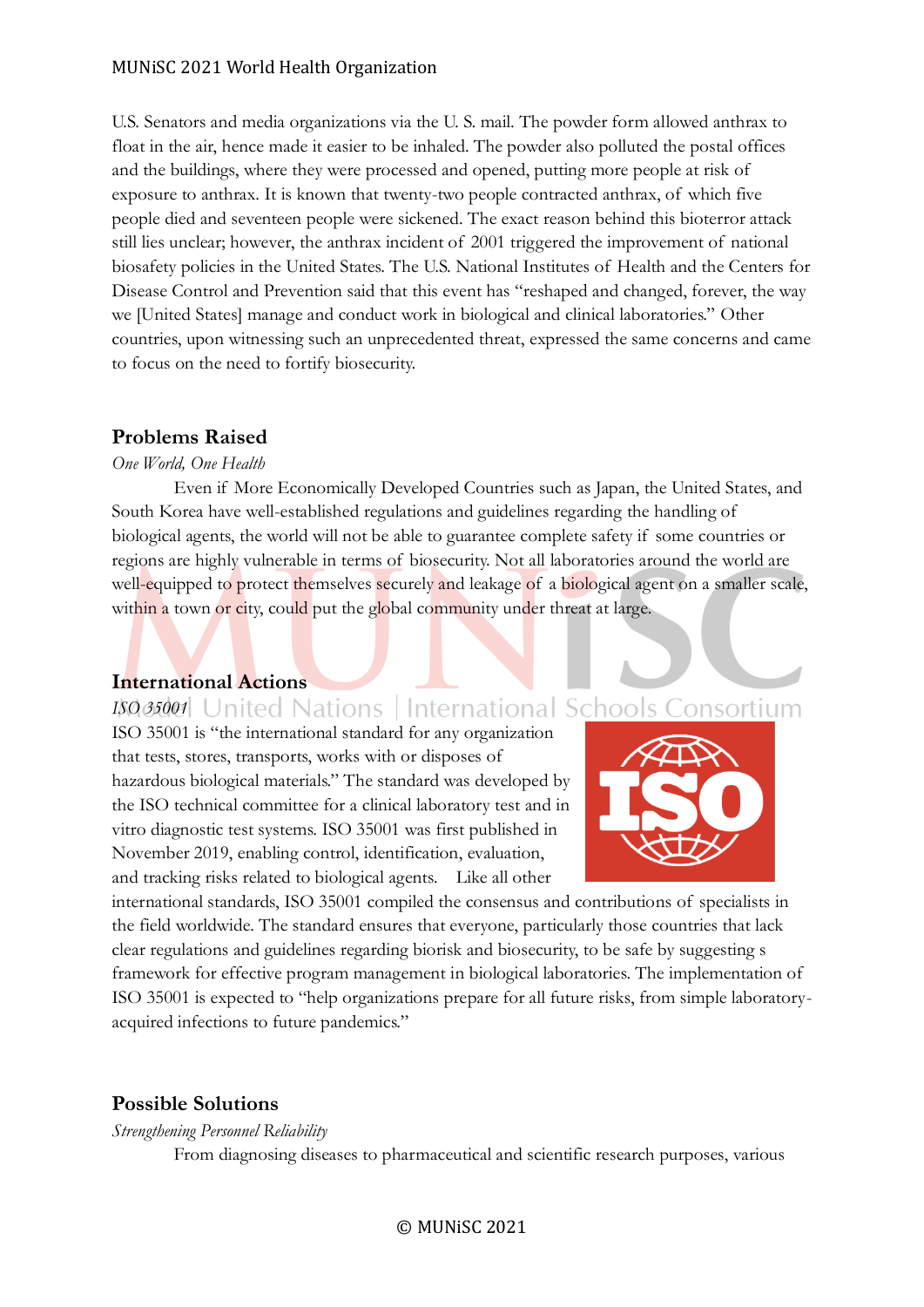types of biological materials are used in laboratories worldwide. One of the most important aspects of a biosecurity plan is personnel management. According to Biosafety in Microbiological and Biomedical Laboratories (BMBL), personnel management includes "identifying the roles and responsibilities for employees who handle, use, store and transport dangerous pathogens and/or other important assets." To ensure the safety of the public,



Caution - Biological Authorized Personnel Only Sign. This label is placed on products, packaging, equipment or locations to warn workers about hazards that could result in death or serious injury.

biological agents and toxins must be kept out of the hands of those individuals who intend to misuse them. Personnel reliability measures must examine threats both from within and outside the biological research facilities. This process may include background investigations, security clearances, psychological evaluations, and medical examinations. Furthermore, policies should be established for personnel and visitor

identification and management, granting access, and immediate reporting of security incidents. In the United States, personnel are required to be screened by the Federal

Bureau of Investigation (FBI) before they can be qualified to handle biological select agents and toxins. Not all countries have implemented such biosecurity regulations for laboratory yet, but those that have followed a similar method. For example, Denmark, Japan, Singapore, and South Korea have recently established biosecurity legislation in place, with regulatory requirements for the security of pathogens and toxins and how to track and keep a record of them. Many countries, especially those of developing states, are yet to adopt regulations for laboratory biosecurity and biosafety. All member states must be prepared to address these issues as the vulnerability in one of those facilities could put the whole community or the whole world at risk.

## *Reinforcing Physical Security*

Physical security involves measures and physical barriers to protect and prevent unauthorized access to potentially harmful biological materials in the laboratory. A biosecurity risk assessment determines practices to keep biological assets protected. According to BMBL, physical security should be included within a laboratory biosecurity program, which should include "a thorough review of the building and premises, the laboratories, and biological material storage areas." In the United States, a separate National Institute of Health (NIH) Security



An example of biometric security system, fingerprint, that can be used to prevent authorized access in a laboratory.

Design Policy and Guideline exists to make sure all biomedical research laboratories and facilities comply with a detailed regulation which sets the minimum performance design standards. This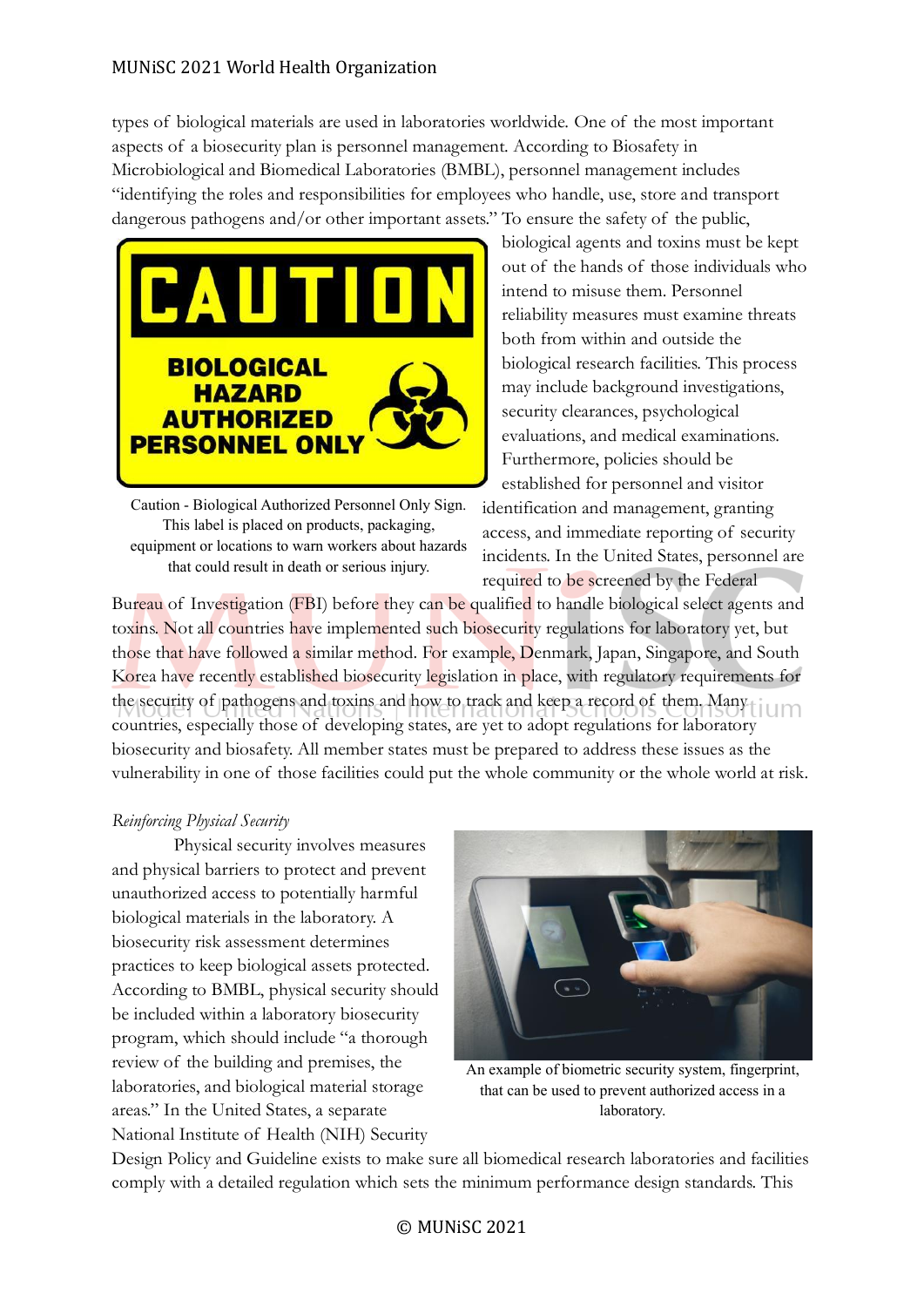#### MUNiSC 2021 World Health Organization

ensures that those facilities include physical security procedures that hinder unofficial access. Examples of measures could be as simple as to locking up all select agent areas when unoccupied, using biometric identification to secure and monitor access, and recording any entries into and out of select agent areas. Currently, not all laboratories can meet these minimal standards to safely protect the public from biohazards. However, the physical security of laboratories and protective mechanisms for storing biological agents must be thoroughly reviewed and implemented to ensure a safer environment for all.

# **Glossary**

*Biohazard*: the risk to human health or the environment arising from biological work, especially with microorganisms.

*Biological Agents*: biological agents include bacteria, viruses, fungi, other microorganisms, and their associated toxins which have adverse effects on human health.

*Biorisk*: the probability or chance that a particular adverse event, such as accidental infection or unauthorized access, loss, theft, misuse, diversion, or intentional release will occur.

*Biosecurity*: procedures intended to protect humans or animals against disease or harmful biological agents.

*Bioterrorism*: terrorism involving the release of toxic biological agents.

*Personnel*: people employed in an organization or engaged in an organized undertaking. The increased

*Pharmaceutical*: relating to medicinal drugs, or their preparation, use, or sale.